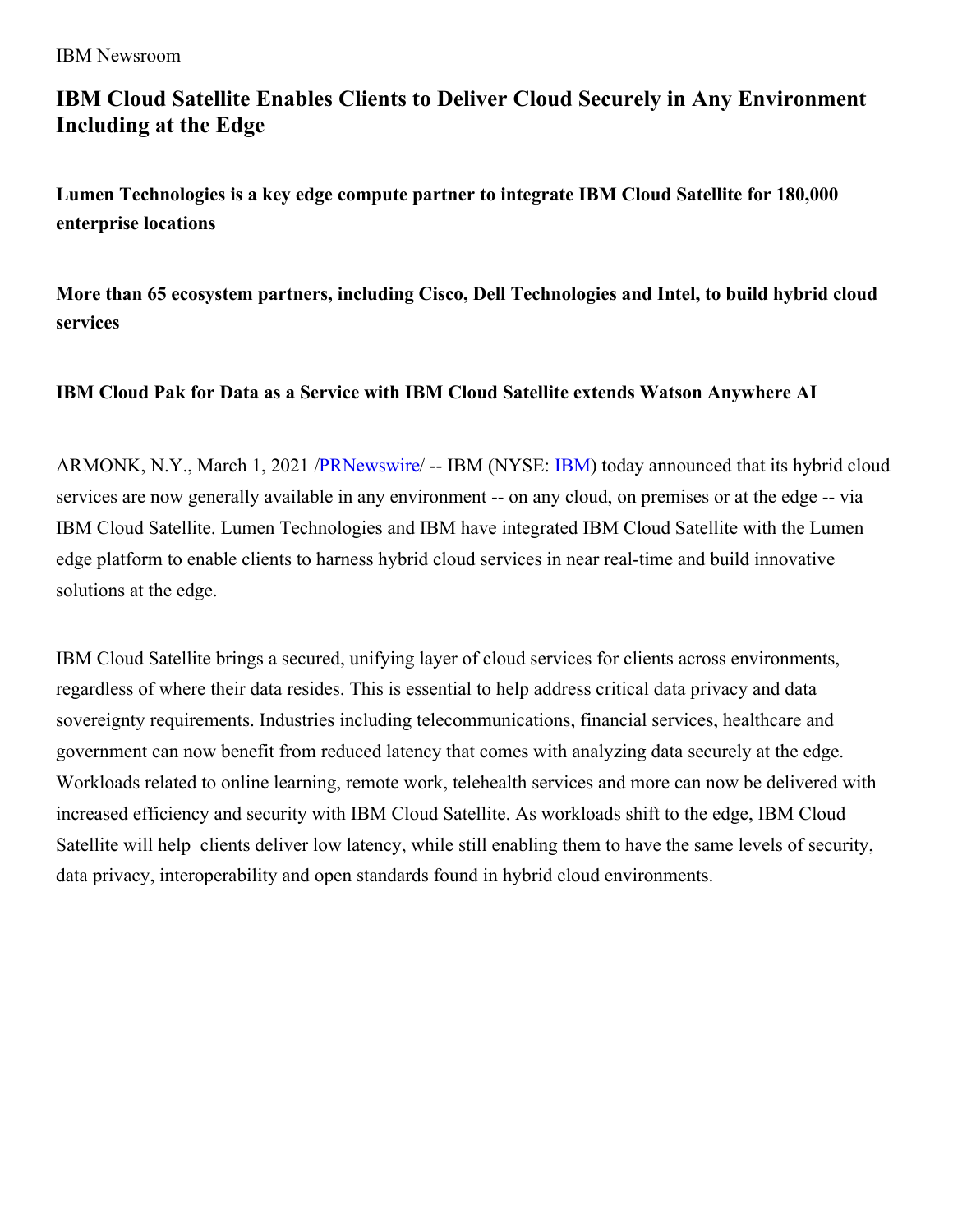IBM is also extending Watson Anywhere with the availability of IBM Cloud Pak for Data as a [Service](https://c212.net/c/link/?t=0&l=en&o=3081386-1&h=2451385832&u=https%3A%2F%2Fwww.ibm.com%2Fproducts%2Fcloud-pak-for-data%2Fas-a-service&a=IBM+Cloud+Pak+for+Data+as+a+Service) with IBM Cloud Satellite. This gives clients a flexible, secure way to run their AI and analytics workloads as services across any environment – without having to manage them on their own. EquBot, a fintech firm helping global investment professionals, is already seeing early benefits. The work has shown reduced latency from ten seconds to under one second on some of the time critical models. This allows investors to make better-informed decisions across financial markets.

#### **Lumen platform delivers IBM Cloud Satellite to speed innovation at the edge**

Lumen, an enterprise technology company enabling the 4th Industrial Revolution, is using its global Edge Compute platform to deliver IBM Cloud Satellite to customers. By combining the deployment flexibility of IBM Cloud Satellite with the Lumen edge platform's broad availability, adaptive networking and connected security capabilities, Lumen customers gain choice and speed in how they securely tap into the benefits of edge computing services.

Customers using the Lumen platform and IBM Cloud Satellite can deploy data-intensive applications like video analytics across highly distributed environments such as offices and retail spaces, and take advantage of infrastructure designed for single digit millisecond latency. Because the application can be hosted on Red Hat OpenShift via IBM Cloud Satellite from the close proximity of a Lumen edge location, cameras and sensors can function in near real-time to help improve quality and safety. For example, cameras can detect the last time surfaces were cleaned or flag potential worker safety concerns. Additionally, customers across geographies can better address data sovereignty by deploying this processing power closer to where the data is created.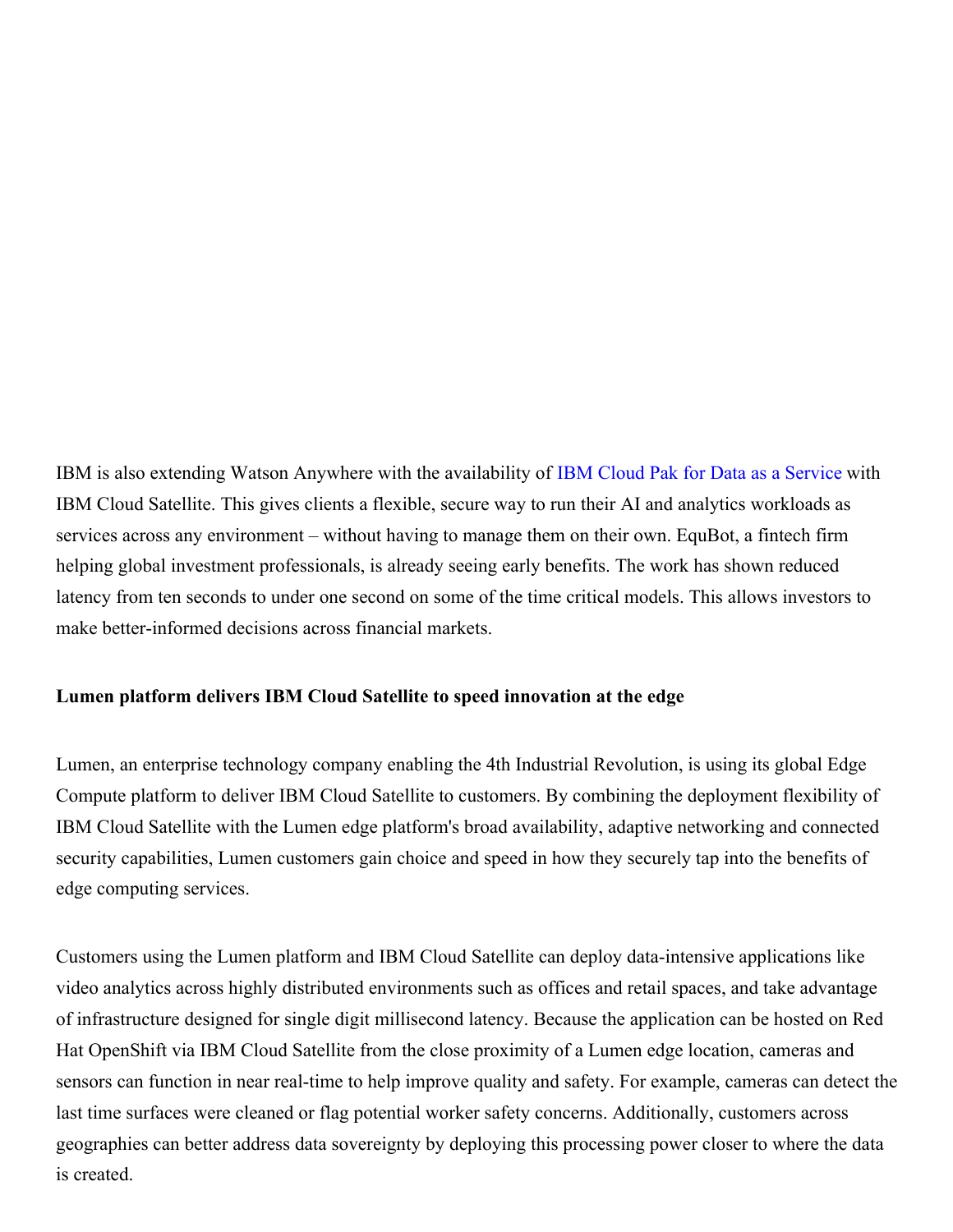"With the Lumen platform's broad reach, we are giving our enterprise customers access to IBM Cloud Satellite to help them drive innovation more rapidly at the edge," said Paul Savill, SVP Enterprise Product Management and Services at Lumen. "Our enterprise customers can now extend IBM Cloud services across Lumen's robust global network, enabling them to deploy data-heavy edge applications that demand high security and ultra-low latency. By bringing secure and open hybrid cloud capabilities to the edge, our customers can propel their businesses forward and take advantage of the emerging applications of the 4<sup>th</sup> Industrial Revolution."

As part of this collaboration, customers will be able to:

- Deploy applications across more than 180,000 connected enterprise locations on the Lumen network to provide a low latency experience
- Create cloud-enabled solutions at the edge that leverage application management and orchestration via IBM Cloud Satellite
- Build open, interoperable platforms that give customers greater deployment flexibility and more seamless access to cloud native services like AI, IoT and edge computing

"IBM is working with clients to leverage advanced technologies like edge computing and AI, enabling them to digitally transform with hybrid cloud while keeping data security at the forefront," said Howard Boville, Head of IBM Hybrid Cloud Platform. "With IBM Cloud Satellite, clients can securely gain the benefits of cloud services anywhere, from the core of the data center to the farthest reaches of the network."

## **IBM's partner ecosystem to co-create new cloud services with IBM Cloud Satellite**

IBM is collaborating with more than 65 ecosystem partners, including Cisco, Dell Technologies and Intel to build secure cloud services helping clients run workloads in any environment via IBM Cloud Satellite. Infrastructure partners offer a choice of storage, networking and server solutions to help clients leverage their existing infrastructures to deploy IBM Cloud Satellite locations at data centers or the edge. Service partners plan to offer migration and deployment services to help clients manage solutions as-aservice anywhere. IBM Cloud Satellite clients can also access Red Hat OpenShift-certified software offerings on Red Hat [Marketplace](https://c212.net/c/link/?t=0&l=en&o=3081386-1&h=810968849&u=https%3A%2F%2Fmarketplace.redhat.com%2Fen-us&a=Red+Hat+Marketplace), which can be deployed to run on Red Hat OpenShift via IBM Cloud Satellite, offering flexibility to install and manage with greater simplicity.

IBM Cloud Satellite: Build faster. Securely. Anywhere. Now generally available. To get started, visit: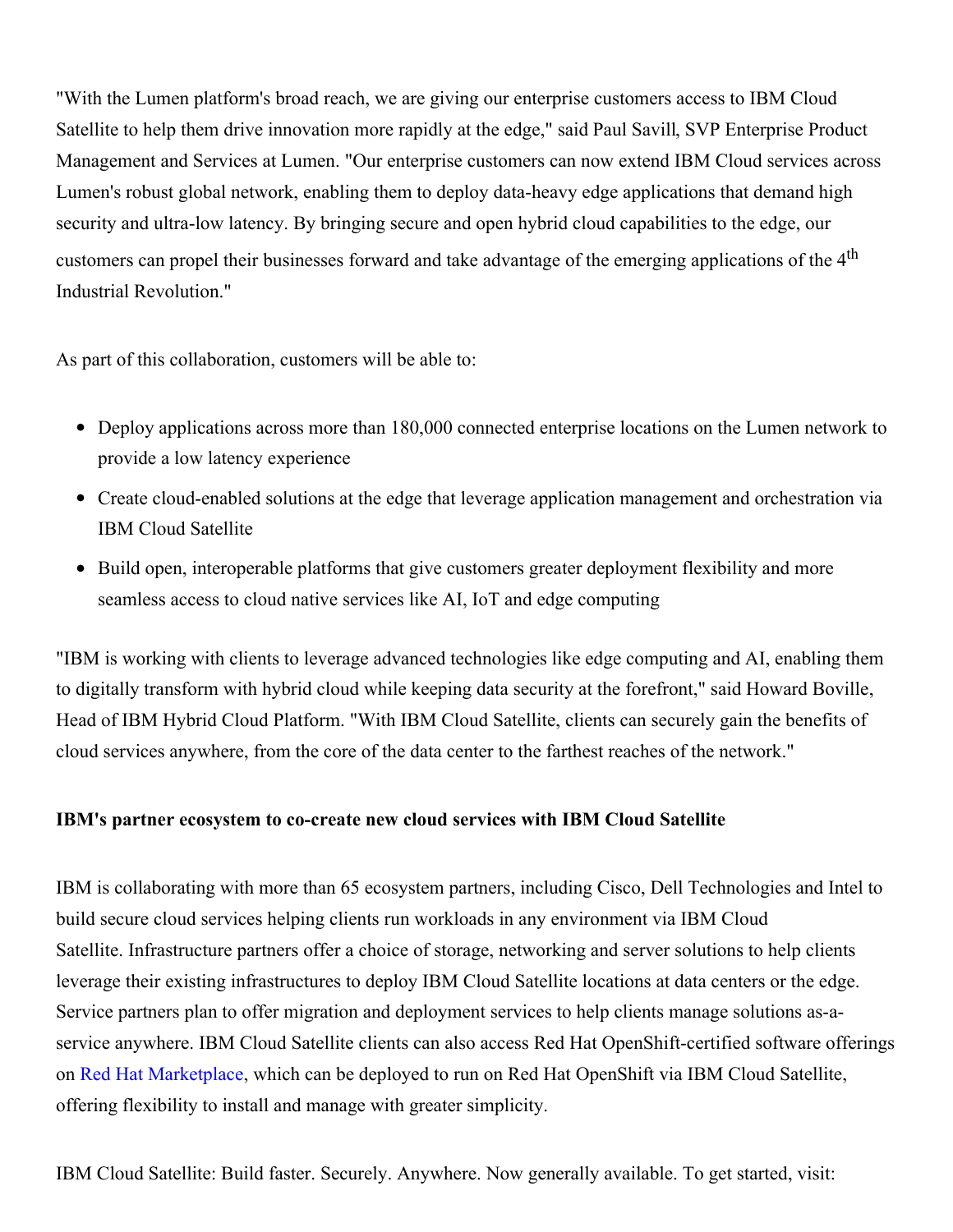[https://www.ibm.com/cloud/satellite.](https://c212.net/c/link/?t=0&l=en&o=3081386-1&h=3926377092&u=https%3A%2F%2Fwww.ibm.com%2Fcloud%2Fsatellite&a=https%3A%2F%2Fwww.ibm.com%2Fcloud%2Fsatellite)

For more information on how IBM is working with its ecosystem of partners, visit: [www.ibm.com/cloud/blog/ibm-partner-ecosystem-and-cloud-satellite](https://c212.net/c/link/?t=0&l=en&o=3081386-1&h=381897219&u=http%3A%2F%2Fwww.ibm.com%2Fcloud%2Fblog%2Fibm-partner-ecosystem-and-cloud-satellite&a=www.ibm.com%2Fcloud%2Fblog%2Fibm-partner-ecosystem-and-cloud-satellite)

For more information on IBM Cloud Pak for Data as a Service, visit: [https://www.ibm.com/blogs/journey-to-ai/ibm-cloud-pak-for-data-with-ibm-cloud-satellite](https://c212.net/c/link/?t=0&l=en&o=3081386-1&h=13236686&u=https%3A%2F%2Fwww.ibm.com%2Fblogs%2Fjourney-to-ai%2Fibm-cloud-pak-for-data-with-ibm-cloud-satellite%2F&a=https%3A%2F%2Fwww.ibm.com%2Fblogs%2Fjourney-to-ai%2Fibm-cloud-pak-for-data-with-ibm-cloud-satellite)

For more information on how IBM is helping developers build on IBM Cloud Satellite, visit: [https://developer.ibm.com/blogs/distributed-cloud-development-ibm-cloud-satellite](https://c212.net/c/link/?t=0&l=en&o=3081386-1&h=1338209372&u=https%3A%2F%2Fdeveloper.ibm.com%2Fblogs%2Fdistributed-cloud-development-ibm-cloud-satellite&a=https%3A%2F%2Fdeveloper.ibm.com%2Fblogs%2Fdistributed-cloud-development-ibm-cloud-satellite)

For more information on how IBM Cloud Satellite is supported by IBM Storage, visit: [www.ibm.com/blogs/systems/improve-it-infrastructure-with-ibm-hybrid-cloud-storage-for-ibm-cloud](https://c212.net/c/link/?t=0&l=en&o=3081386-1&h=3407982012&u=http%3A%2F%2Fwww.ibm.com%2Fblogs%2Fsystems%2Fimprove-it-infrastructure-with-ibm-hybrid-cloud-storage-for-ibm-cloud-satellite&a=www.ibm.com%2Fblogs%2Fsystems%2Fimprove-it-infrastructure-with-ibm-hybrid-cloud-storage-for-ibm-cloud-satellite)satellite

For more information on IBM Global Technology Services capabilities for IBM Cloud Satellite, visit: [ibm.biz/PC\\_IaaS](https://c212.net/c/link/?t=0&l=en&o=3081386-1&h=3668984294&u=http%3A%2F%2Fibm.biz%2FPC_IaaS&a=ibm.biz%2FPC_IaaS)

To learn more about how Lumen has integrated Cloud Satellite across 180K global edge locations, visit: <https://blog.lumen.com/speeding-innovation-at-the-edge-with-lumen-technologies-and-ibm-cloud-satellite>

### **About IBM:**

For further information visit: [www.ibm.com/cloud/](https://c212.net/c/link/?t=0&l=en&o=3081386-1&h=812418455&u=https%3A%2F%2Fc212.net%2Fc%2Flink%2F%3Ft%3D0%26l%3Den%26o%3D2965362-1%26h%3D2314001610%26u%3Dhttps%253A%252F%252Fc212.net%252Fc%252Flink%252F%253Ft%253D0%2526l%253Den%2526o%253D2955734-1%2526h%253D2703765062%2526u%253Dhttps%25253A%25252F%25252Fc212.net%25252Fc%25252Flink%25252F%25253Ft%25253D0%252526l%25253Den%252526o%25253D2881352-1%252526h%25253D2440091811%252526u%25253Dhttp%2525253A%2525252F%2525252Fwww.ibm.com%2525252Fcloud%2525252F%252526a%25253Dwww.ibm.com%2525252Fcloud%2525252F%2526a%253Dwww.ibm.com%25252Fcloud%25252F%26a%3Dwww.ibm.com%252Fcloud%252F&a=www.ibm.com%2Fcloud%2F).

### **Contact:**

Kaveri Camire IBM Communications [kcamire@us.ibm.com](mailto:kcamire@us.ibm.com)

Hannah Slocum IBM Communications [hslocum@us.ibm.com](mailto:hslocum@us.ibm.com)